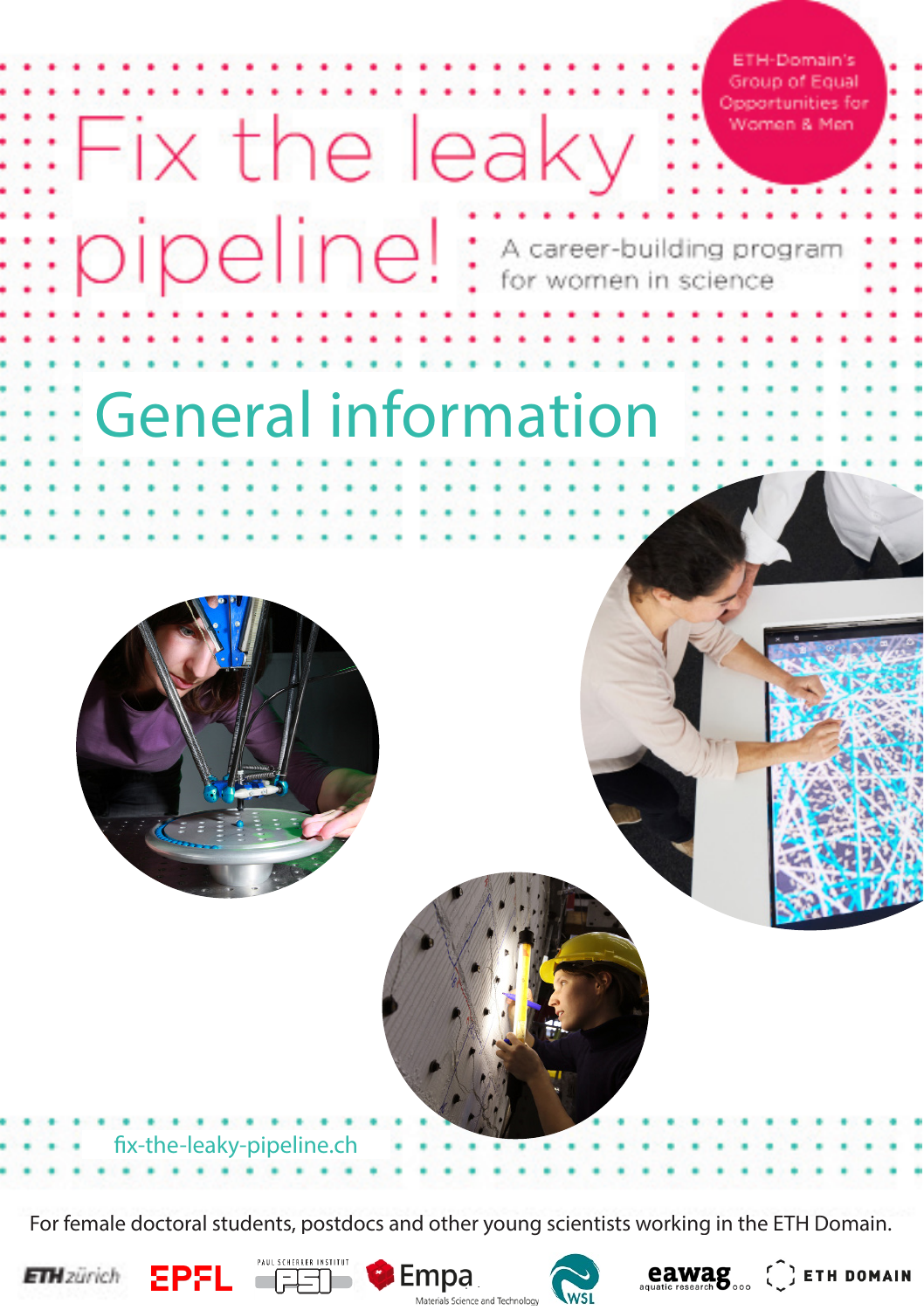

Fix the Leaky Pipeline! (FLP) is a career-building program in the ETH Domain that gives young female scientists on the academic career path the opportunity to reflect on their professional situations and to develop a strategy for finding the career path that fits them best. The program - actively supported by all ETH Institutions and the ETH Board - also aims at providing opportunities to discuss alternative career tracks outside the academic system. The target audience of the program are female doctoral students, postdocs and other young scientists in the ETH Domain.

The core elements of the program are coaching groups, courses on careerrelevant topics, mentoring and networking events. The program aims at a significant increase of women at all levels of the academic career and therefore fix the "leaky pipeline" of women in science.



# Leaky Pipeline 2019 - ETH Domain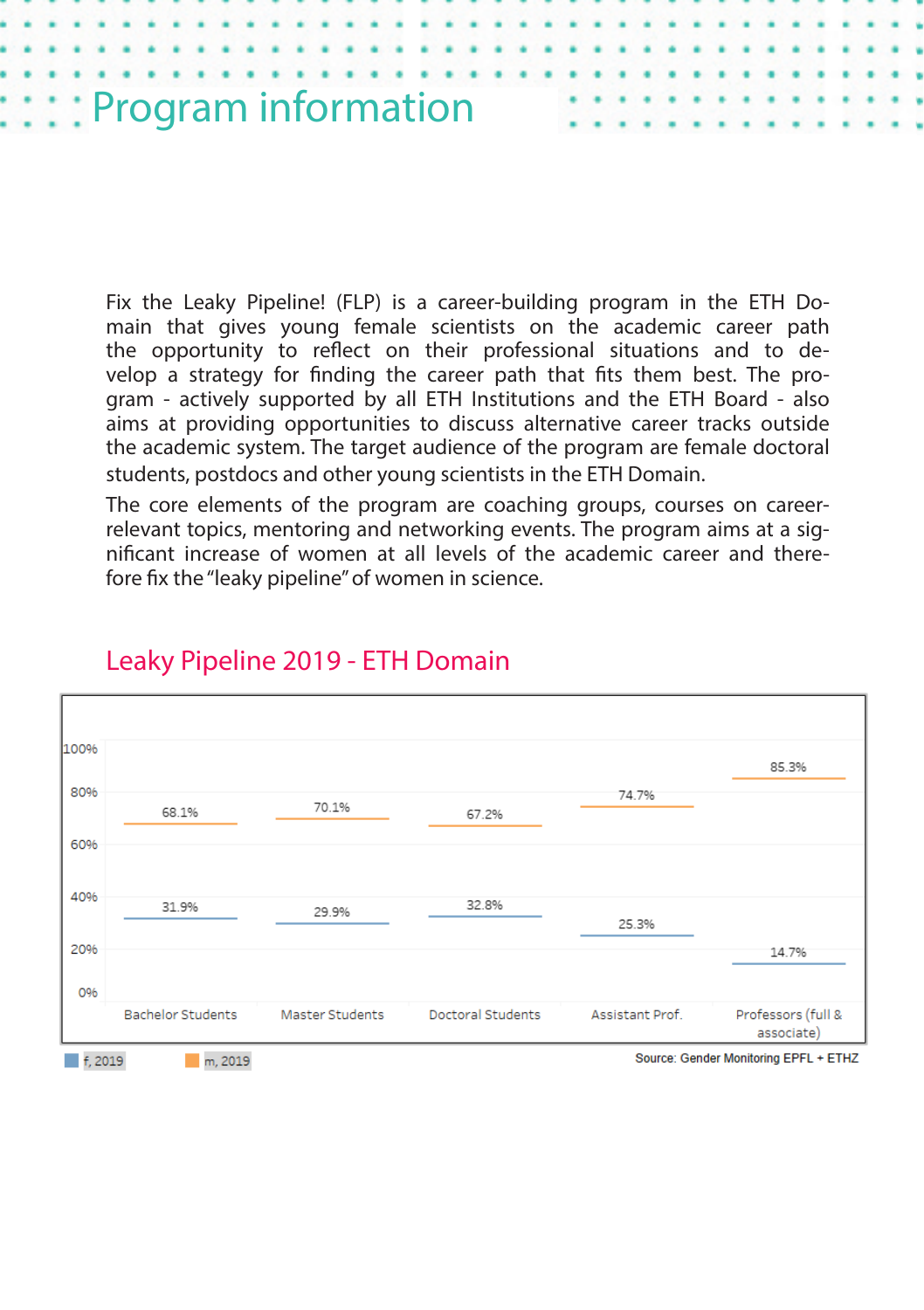# Networking events

The program offers networking events to allow participants to meet successful women with academic backgrounds. The events are either held in Berne, Zurich, Lausanne or online and are open to all interested female scientists.

# Courses

The aim of the courses is to provide customised further education on career-relevant topics. The courses will be held at EPFL and ETH Zurich. Courses are tailored to 12 participants and are led by professional trainers.

# Coaching groups

The aim of the coaching groups is the personal career development of the participants. A professional coach leads each coaching group. The coaching groups are organised for doctoral students and postdocs. There is a maximum of 8 participants for each coaching group and the groups meet for 5 half-day sessions. Participation in all five sessions is mandatory. An individual follow-up coaching session can be organised for CHF 50.

# Mentoring

The program offers two different mentoring formats: one-to-one mentoring and peer mentoring. Both mentoring formats aim at supporting female doctoral students and postdocs in their career development (in academia or industry).

Details & registration: [www.fix-the-leaky-pipeline.ch](Details & registration: www.fix-the-leaky-pipeline.ch/events)